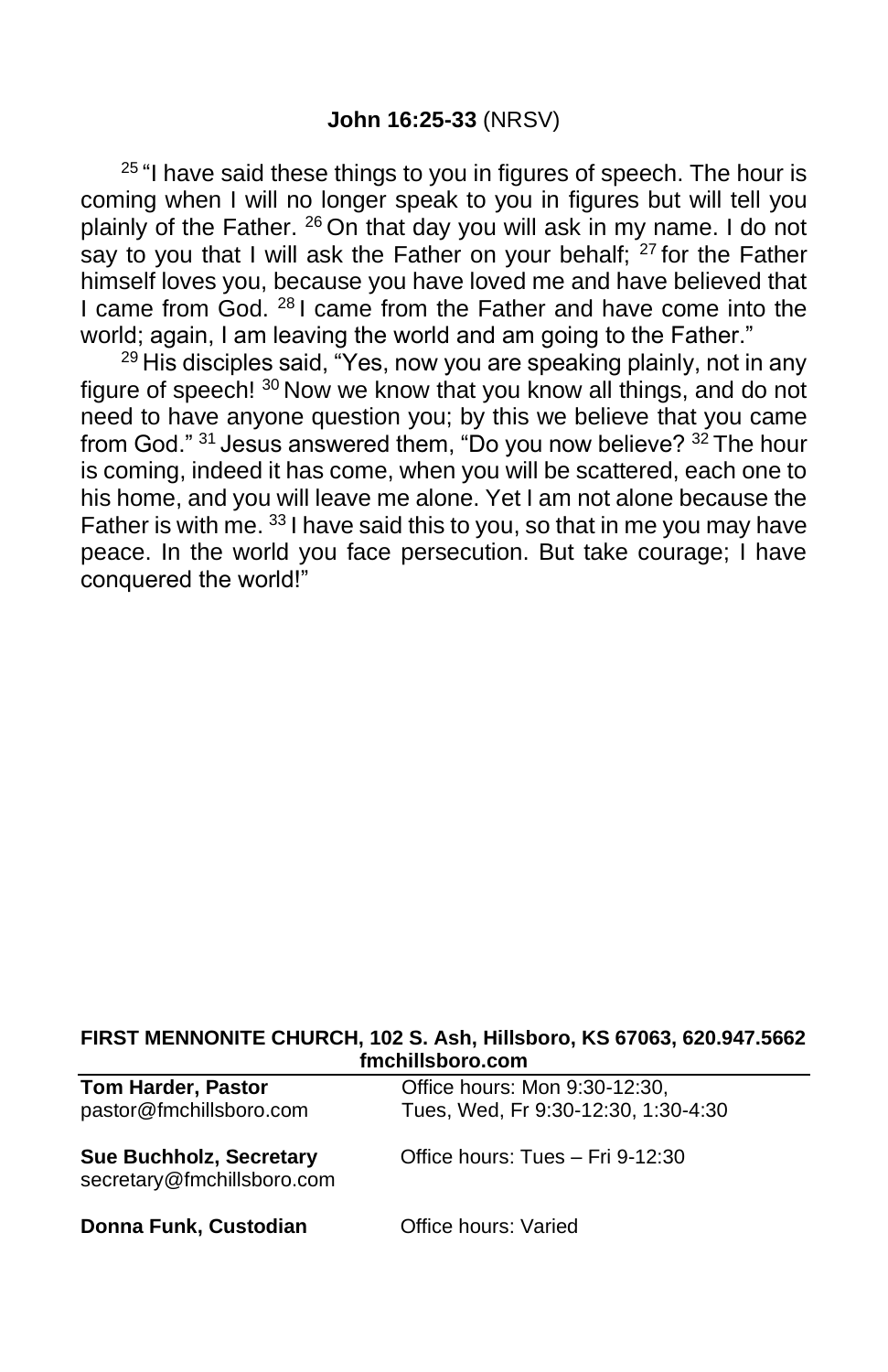

# **FIRST MENNONITE** CHURCH

 **In Christ - Making Disciples through Loving Relationships.**

Worship 10:30 a.m.

## **Second Sunday of Easter, April 24, 2022**

### **GATHERING** Gathering Music **Gathering Music Jenny Epp** Welcome, Announcements **Kelly Linnens** Prelude to Worship **Internal Contract Contract Contract Contract Contract Contract Contract Contract Contract Contract Contract Contract Contract Contract Contract Contract Contract Contract Contract Contract Contract Cont** \*Call to Worship VT 875 Kelly Linnens *Alleluia! Christ is risen! Christ is risen indeed! Alleluia!* \*Prayer VT 876 Hymn The Strife is O'er VT 350 Psalm 118:14-17, 19-29 *The LORD is my strength and my might; he has become my salvation.*  **There are glad songs of victory in the tents of the righteous: "The right hand of the LORD does valiantly; the right hand of the LORD is exalted; the right hand of the LORD does valiantly."**  *I shall not die, but I shall live, and recount the deeds of the LORD.*  **Open to me the gates of righteousness, that I may enter through them and give thanks to the LORD.**  *This is the gate of the LORD; the righteous shall enter through it.*  **I thank you that you have answered me and have become my salvation.**  *The stone that the builders rejected has become the chief cornerstone.*  **This is the LORD's doing; it is marvelous in our eyes.**  *This is the day that the LORD has made; let us rejoice and be glad in it.* **You are my God, and I will give thanks to you; you are my God, I will extol you.**  *O give thanks to the LORD, for he is good, for his steadfast love endures forever.*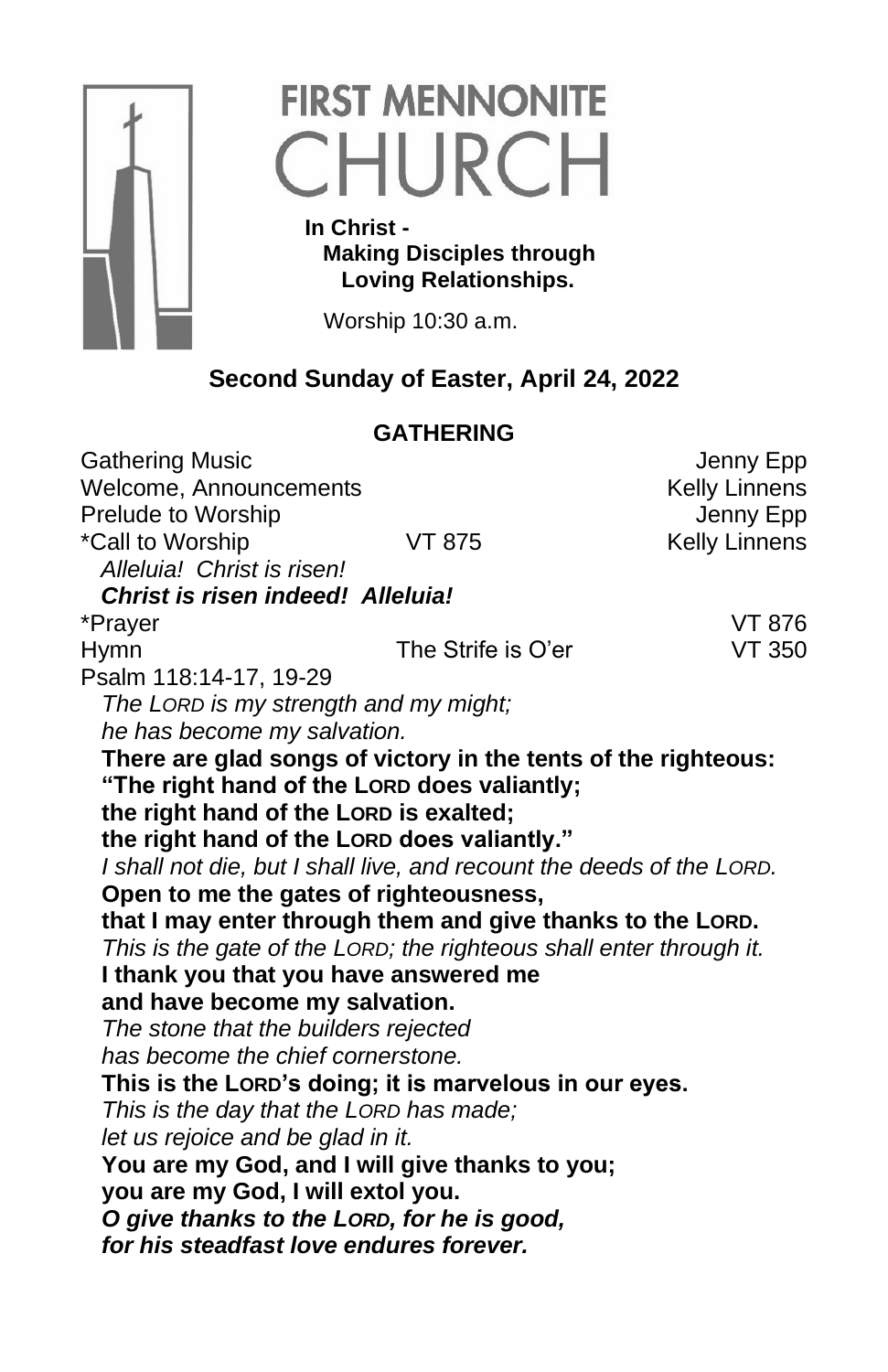| Hymn                    | In Christ Alone | VT 332                |
|-------------------------|-----------------|-----------------------|
| Time for God's Children |                 | Aleen Ratzlaff        |
|                         | <b>SHARING</b>  |                       |
| Sharing and Prayer      |                 | <b>Nadine Friesen</b> |

Bringing our First Fruits **Grating Strutter Control** Senate Jenny Epp Hymn Come, Ye Faithful, Raise the Strain VT 348

#### **LISTENING**

Message Get Used to Disappointment Doug Miller

John 16:25-33

**RESPONDING**

Hymn We Read the Cross VT 569 Sending

Postlude Jenny Epp

### **Among Our Friends and in Our Prayers:**

- ❖ Let's all **think** of someone we know and love who does not yet know Christ as fully as they could. Ourselves included! And now let's **pray** for them, **that the light and love of Christ will break through for them (for us!) in new ways** in the days to come.
- ❖ Remember our **FMC family members scattered abroad!**
- ❖ **All those grieving** and adjusting to new realities in the past year.
- ❖ Continued prayers for peace and safety in **Ukraine**.

#### **Announcements:**

❖ **2022 WDC Annual Assembly** - "United in Purpose, Together in Love" is our WDC Annual Assembly theme for our July 29- 31, 2022 gathering at Camp Copass, Denton, TX. There will be time to pray, serve, discern the ministry of the church, and play together.